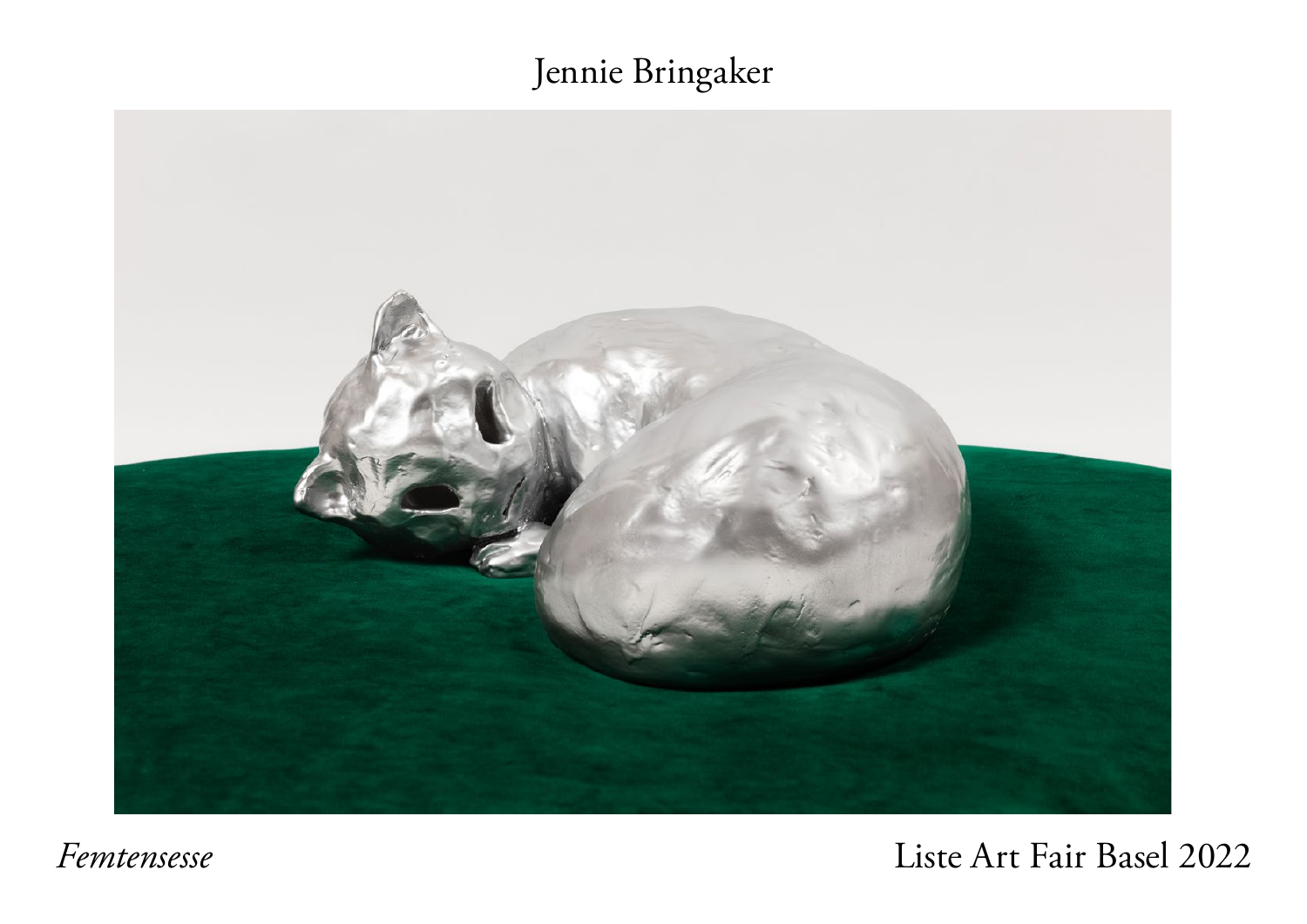## Jennie Bringaker

(b. 1978, Oslo) lives and works in Strømmen, Norway. She has a BFA from the Norwegian Theatre Academy at Østfold University College and an MFA in Studio Art at New York University. Recent exhibitions include "Pillow talk Bestiary", The Association of Norwegian Sculptors, Oslo, "Human Touch", Tegnetriennalen, Kunstnernes Hus, Oslo; "Upstairs", Femtensesse, Oslo; "Constructing Structures", Coast Contemporary, Oslo; "Gripp Extended", The Art Association of Sandefjord; and "Lay Me Low", Nitja Center for Contemporary Art, Lillestrøm. In 2022, a solo exhibition of Bringaker will be shown at Kunstnerforbundet, Oslo and the stone sculpture "Lussi" will be placed permanently in a public park outside Oslo. Her work is included in the collections of The National Museum of Norway, Lørenskog Municipality, Oslo Municipality, KORO - Public Art Norway and The National Museum of Decorative Arts and Design, Trondheim.

For any further inquiries please contact:

Jenny Kinge [jenny@femtensesse.no](mailto:jenny%40femtensesse.no?subject=Inquiry%20%7C%20Jenny%20Bringaker) +47 414 29 679

Courtesy of Femtensesse, Oslo and the Artist © Jennie Bringaker Photos: Tor Simen Ulstein

Prices excl. VAT and Shipping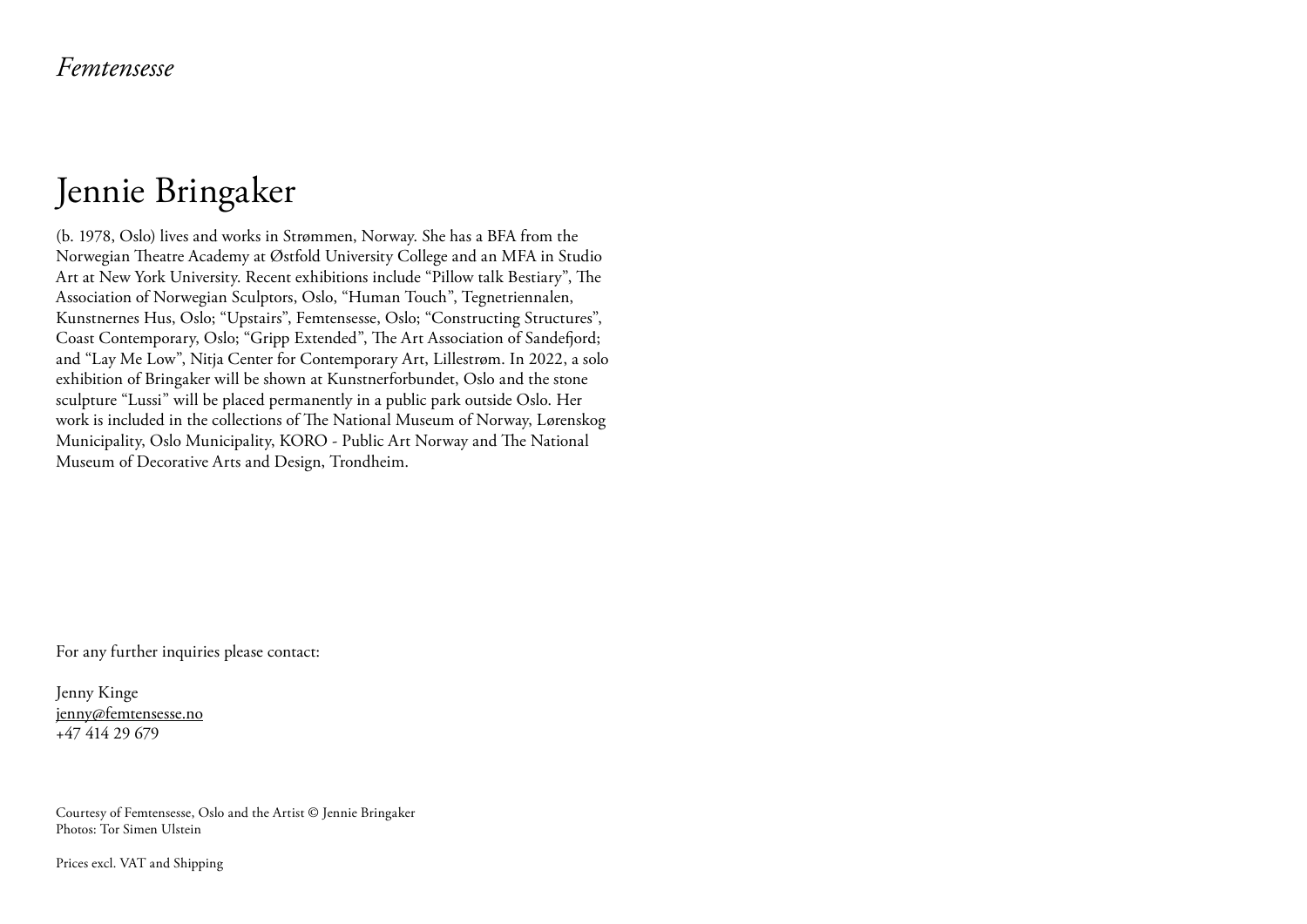Filipa Ramos *What makes a cat a cat? — On Jennie Bringaker's cat figurations*

What makes a cat a cat?

Is it the way a cat walks, jumps and curls? —Elegance, agility, flexibility

How a cat meows, hisses and purrs —Urgency, intimidation, comfort?

How a cat feels to the human hand? —The warm softness of fur, the sandpaperness of tongue

How a cat smells to the human nose? —Sweet, musky hair, pungent urine

Are a cat's eyes, paws or whiskers the essence of catness? —Glowing ember, spongy cushions, soft needles

Or is the cat's essence found in character traits? —Independence, elegance, coolness

Yet a clumsy cat is a cat. The internet loves fat cats. And a hairless devon rex is as cat as any other cat.

Depicting cats in a threshold between realism and imagination, observation and projection, accuracy and fantasy, artist Jennie Bringaker makes cats that are as anthropomorphic as they are real. Her cats are persons, animals and mothers; they are sculptures and performances. They are all these things at once because they are gestures of figuration. Figurations are important tools to deal with the present. Figurations allow people to come to terms with reality, to imagine transformation and envisage a future aligned with what they desire. Figurations are crucial in a moment such as ours, in which it may be difficult to find a solid ground upon which to materialise desires and conjure new ideas.

Figurations, which I'd define as image-concepts, have received important meanings in recent years. Ecofeminist theorist Astrida Neimanis, describes figurations as projected entities, "embodied concepts grounded in our materiality for imagining and living otherwise".(1) Writing about figures and not figurations, renown historian of science Donna Haraway calls them "material semiotic knots": "Figures collect the people through their invitation to inhabit the corporeal story told in their lineaments. Figures are not representations or didactic illustrations but rather material semiotic nodes, or knots, in which diverse bodies and meanings co-shape one another [...] figures have always been where the biological and literary or artistic come together with all the force of lived reality."(2) Philosopher Rosi Braidotti adds an important cartographic element to the meaning of figurations, when she sustains that they are "living maps that acknowledge concretely situated historical positions and they rise in response to a particular contemporary question or problem".(3)

Figurations, therefore, allow people to make sense of the world and trust that transformation and emancipation are possible. Jennie Bringaker's outstanding cat sculptures are figurations, as they act as potential instruments for change, as modes of allowing people to visualize and experience the intrinsic correlation between animals and humans, between maternity and sexuality and, in material terms, between crafts and industry (through her use of car paint on hand-made ceramics) and between the sculptural, the gestural, the theatrical and the performative.

The forms of understanding that are induced by the animalistic, animistic and feministic stance of her cat figurations have the potential to initiate concrete and effective changes in the perception of life and relationships. Through the sexy, uncanny, cute and provocative pose of a female cat, we recognise our similitude with all beings and modes of being.

Life is what makes a cat a cat. And in that sense, each of us is as much cat as any cat is a cat. In their wittiness, sensuality and beauty, this togetherness is celebrated by Jennie Bringaker's sculptures.

- 2. Donna Haraway, When Species Meet (Minneapolis: University of Minnesota Press, 2008), 4.
- 3. Rosi Braidotti, Nomadic Subjects (New York: Columbia, 2011), 90.

<sup>1.</sup> Astrida Neimanis, Bodies of Water—Posthuman Feminist Phenomenology (London: Bloomsbury, 2017) , 5.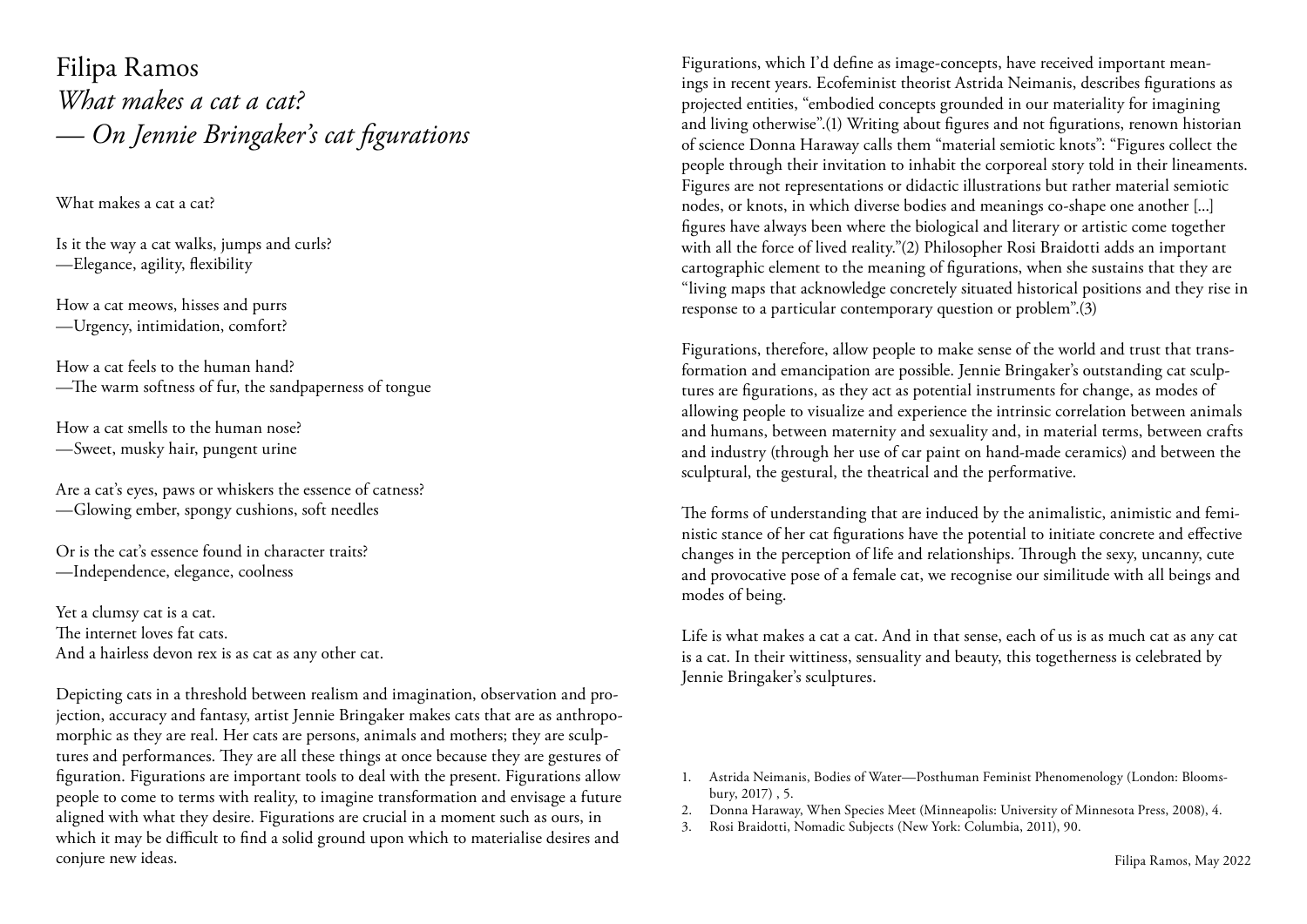

Jennie Bringaker *Slicky*, 2022 Car paint on ceramics 34 x 22 x 25 cm 3,000.00 eur [Inquire](mailto:jenny%40femtensesse.no?subject=Inquiry%20%7C%20Jennie%20Bringaker%2C%20%22Slicky%22)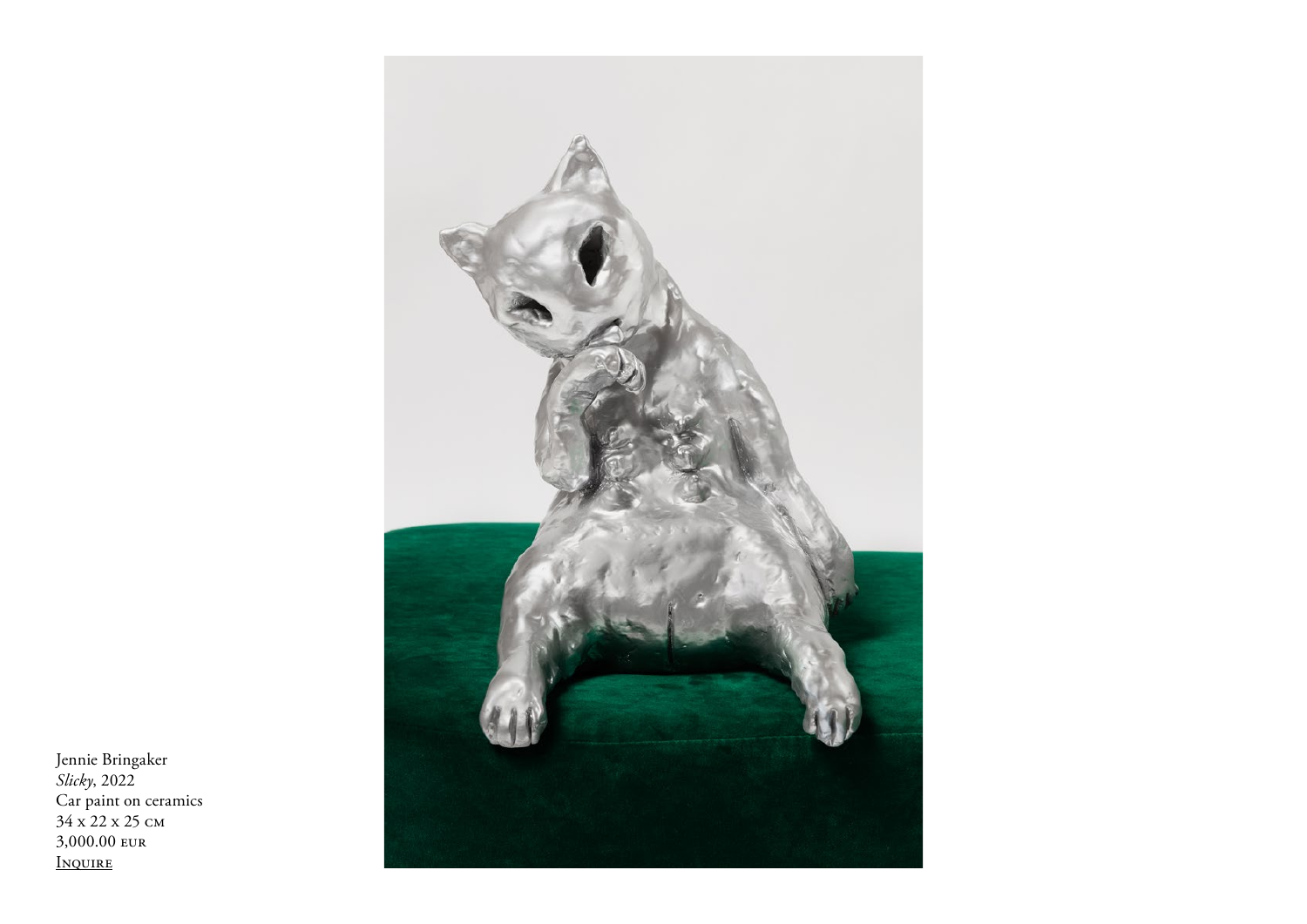

Jennie Bringaker *Sleepy*, 2022 Car paint on ceramics 11 x 53 x 21 cm 3,000.00 eur [Inquire](mailto:jenny%40femtensesse.no?subject=Inquiry%20%7C%20Jennie%20Bringaker%2C%20%22Sleepy%22)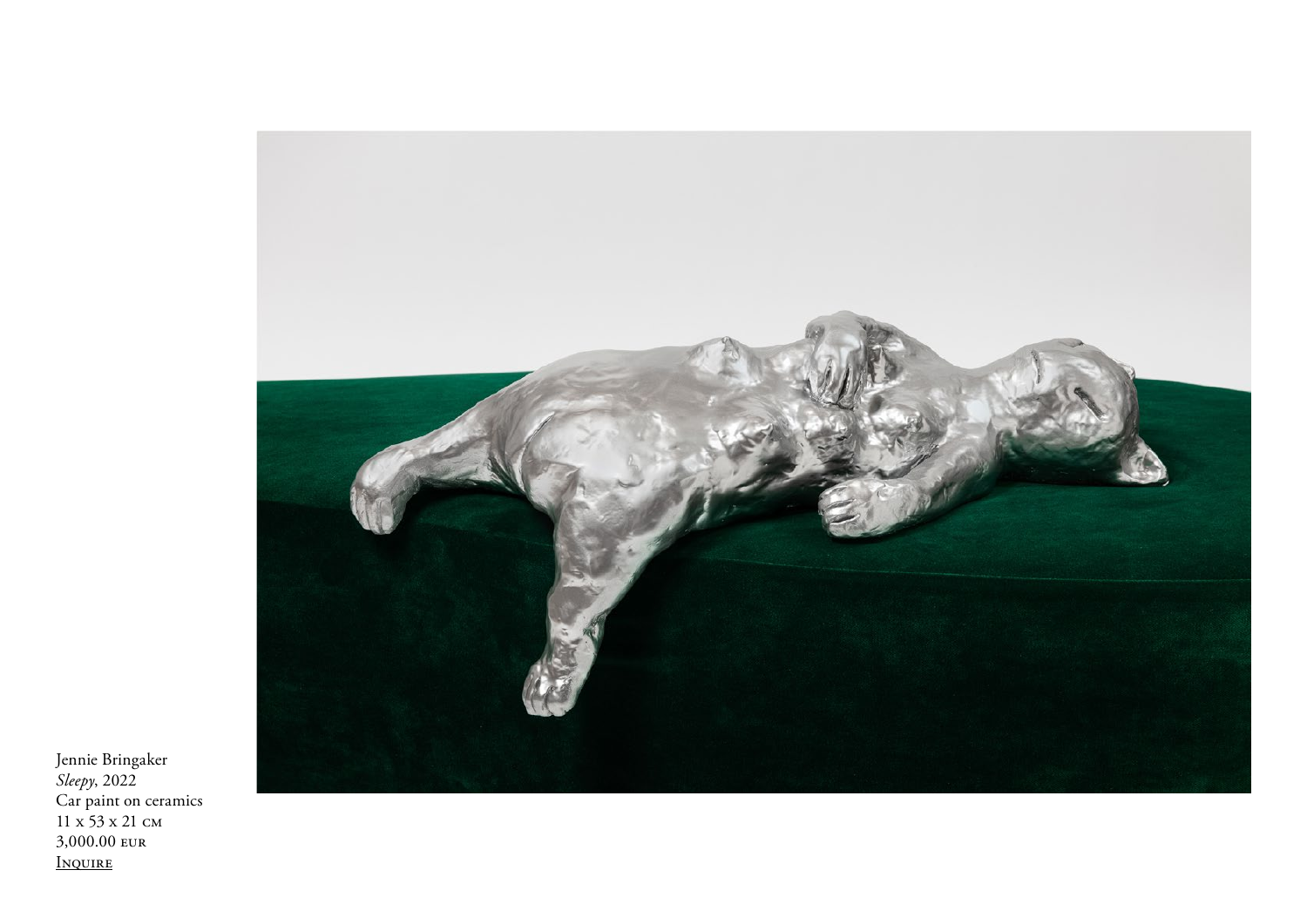

Jennie Bringaker *Mommy*, 2022 Car paint on ceramics 37 x 16 x 19 cm 3,000.00 eur [Inquire](mailto:jenny%40femtensesse.no?subject=Inquiry%20%7C%20Jennie%20Bringaker%2C%20%22Mommy%22)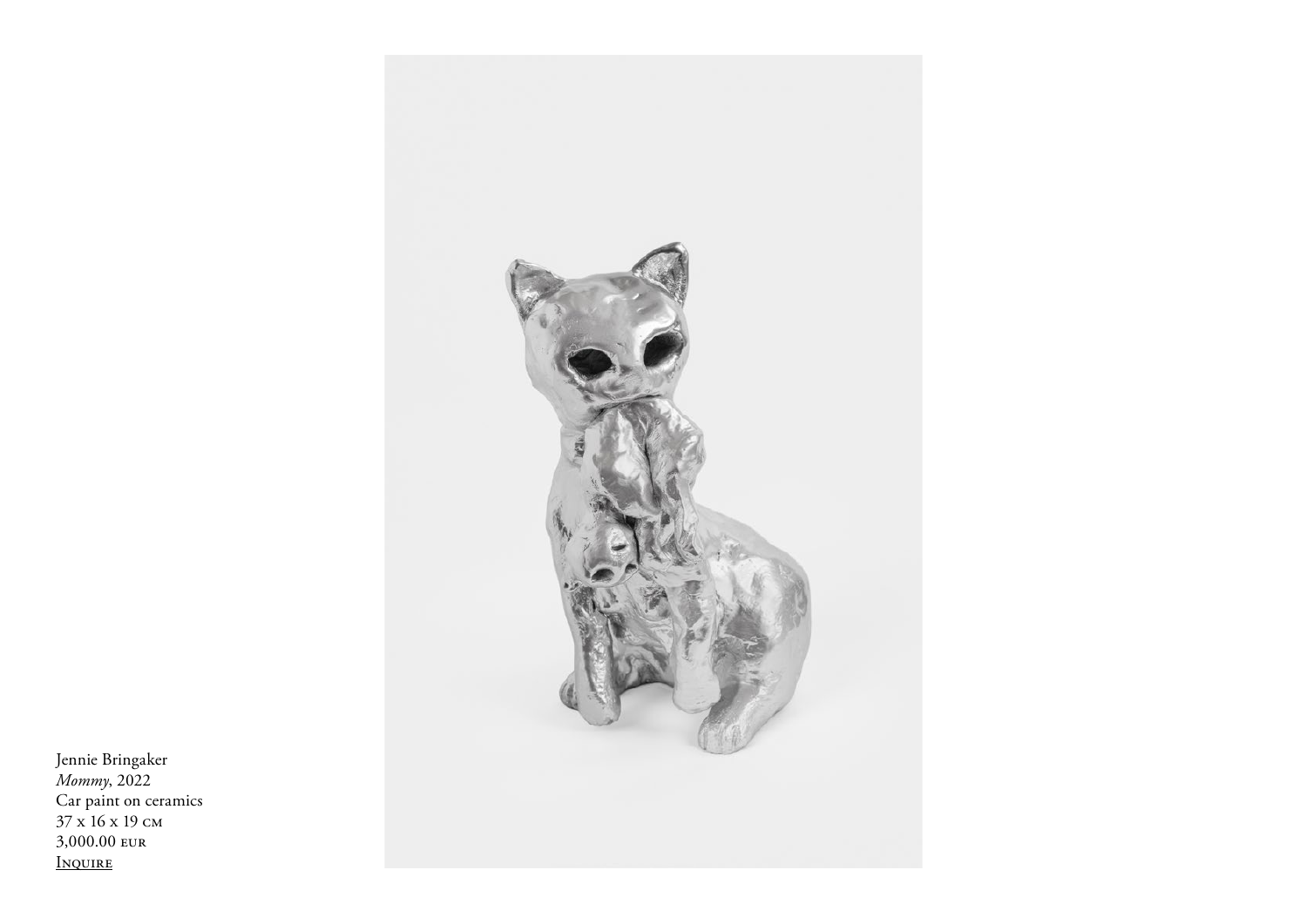

Jennie Bringaker *Stretchy*, 2022 Car paint on ceramics 47 x 20 x 12 cm 3,000.00 eur [Inquire](mailto:jenny%40femtensesse.no?subject=Inquiry%20%7C%20Jennie%20Bringaker%2C%20%22Stretchy%22)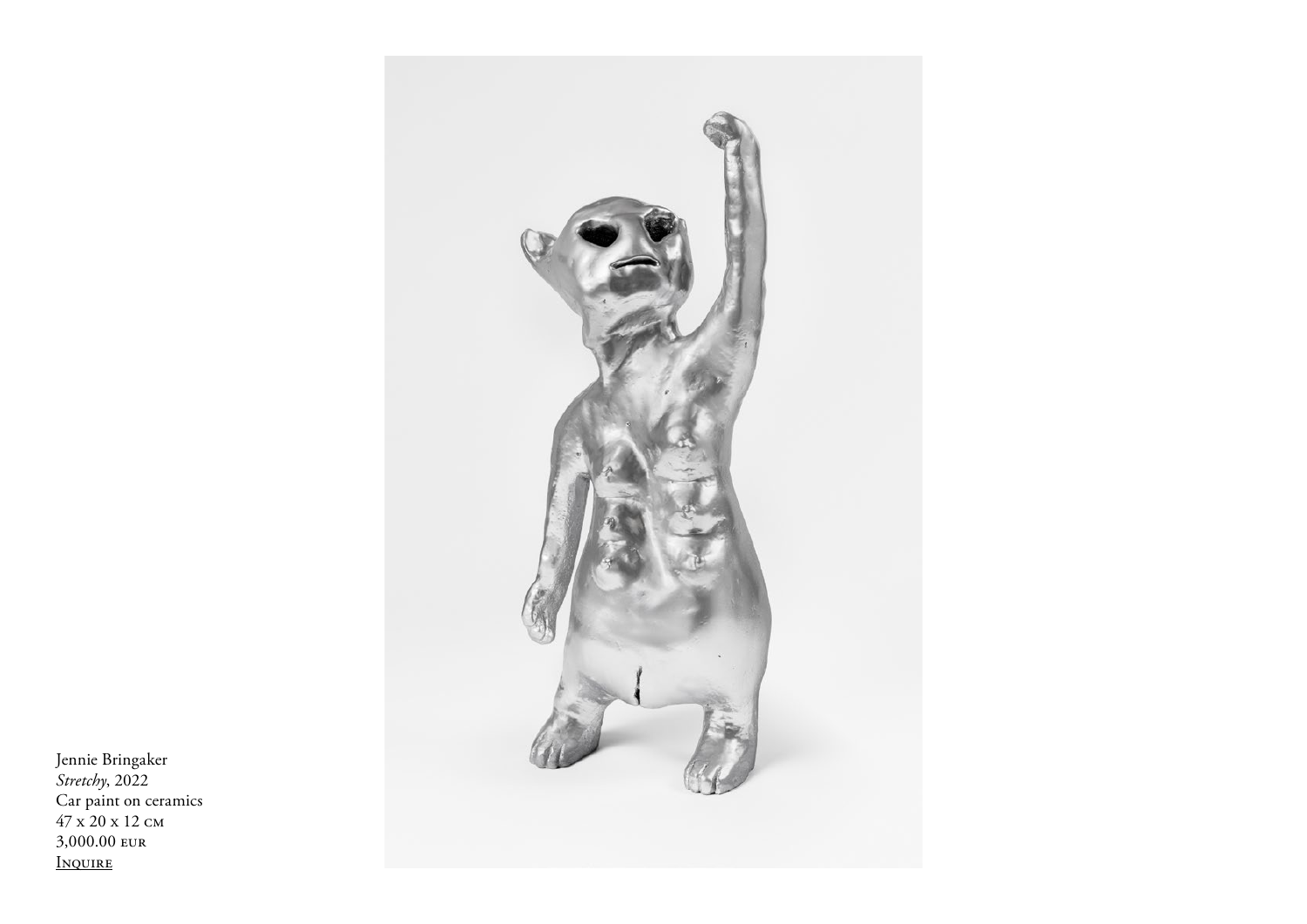

Jennie Bringaker *Murky*, 2022 Car paint on ceramics 38 x 20 x 15 cm 3,000.00 eur [Inquire](mailto:jenny%40femtensesse.no?subject=Inquiry%20%7C%20Jennie%20Bringaker%2C%20%22Murky%22)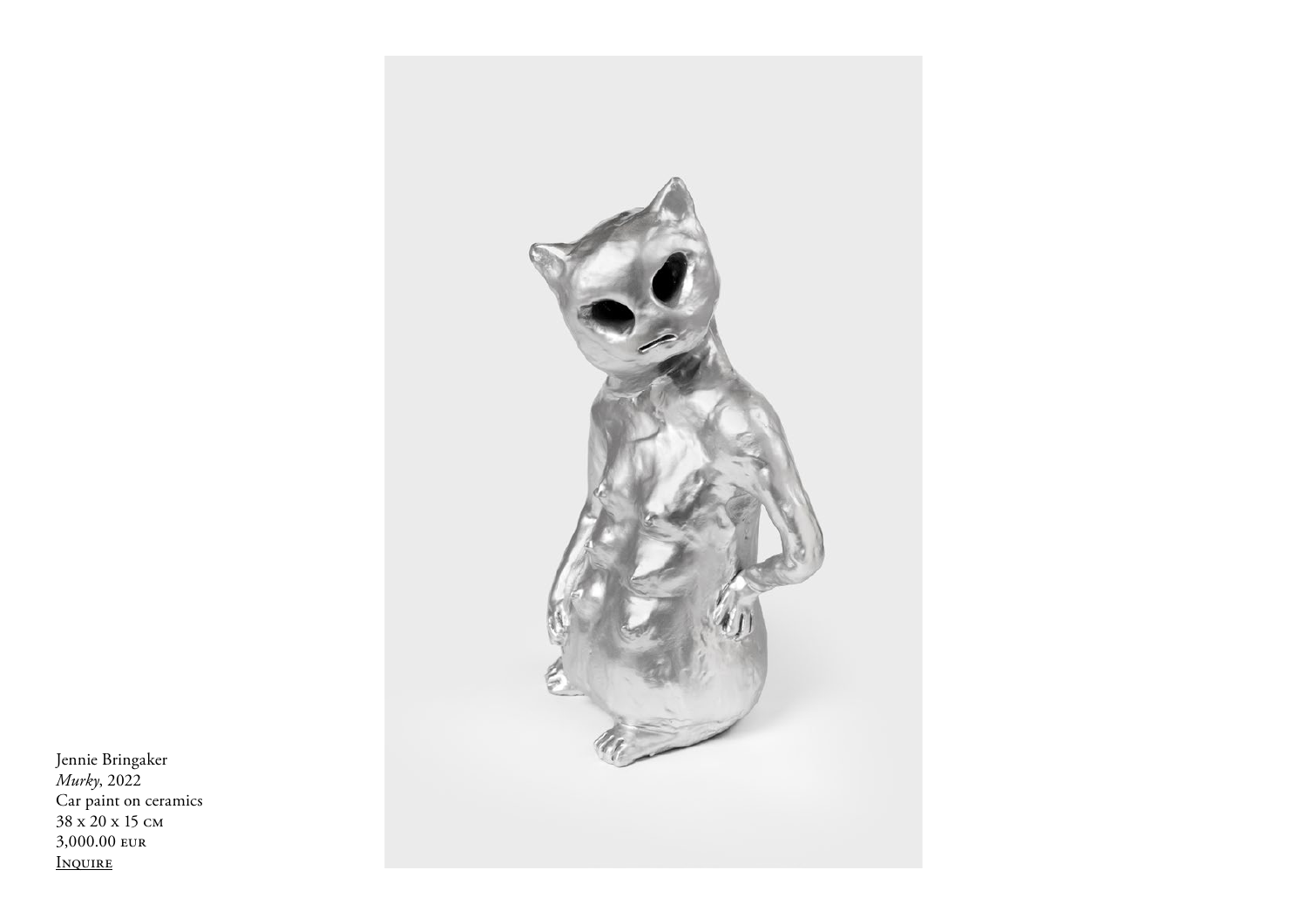

Jennie Bringaker<br>*Squeziee*, 2022<br>Car paint on ceramics<br>23 x 31 x 33 cm 3,000.00 EUR INQUIRE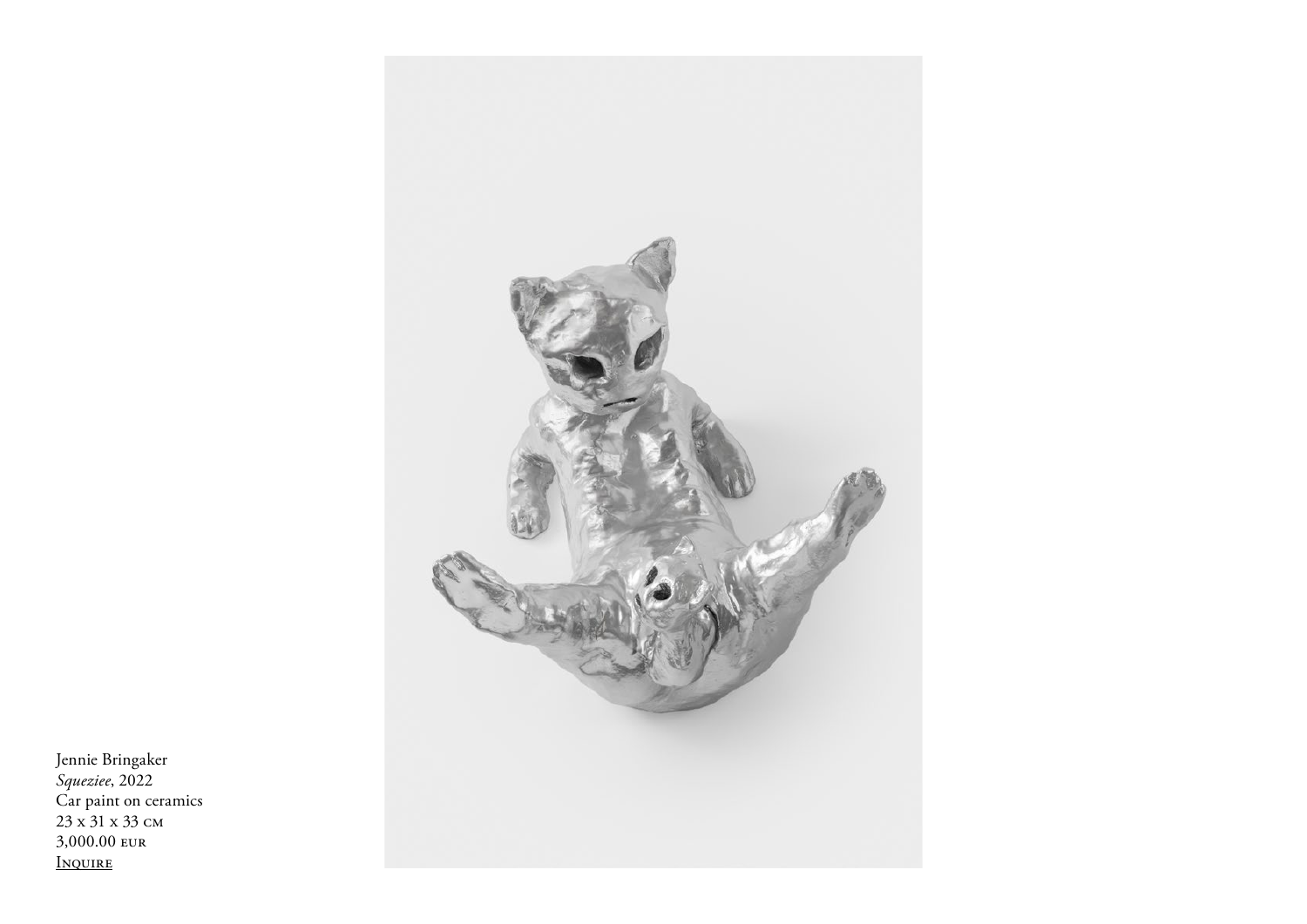

Jennie Bringaker *Curly*, 2022 Car paint on ceramics 14 x 31 x 29 cm 3,000.00 eur [Inquire](mailto:jenny%40femtensesse.no?subject=Inquiry%20%7C%20Jennie%20Bringaker%2C%20%22Curly%22)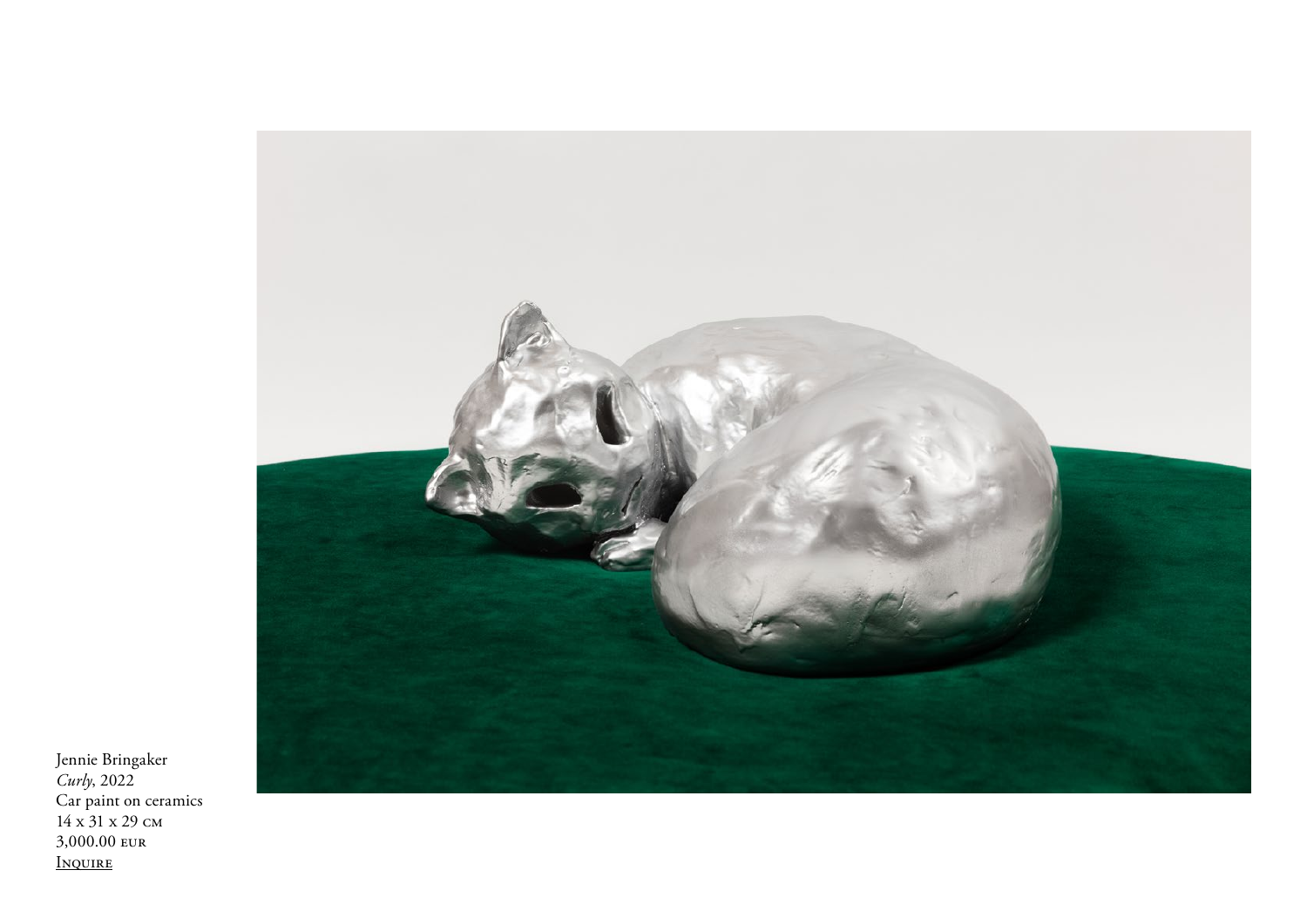

Jennie Bringaker *Grazie*, 2022 Car paint on ceramics 39 x 26 x 15 cm 3,000.00 eur [Inquire](mailto:jenny%40femtensesse.no?subject=Inquiry%20%7C%20Jennie%20Bringaker%2C%20%22Grazie%22)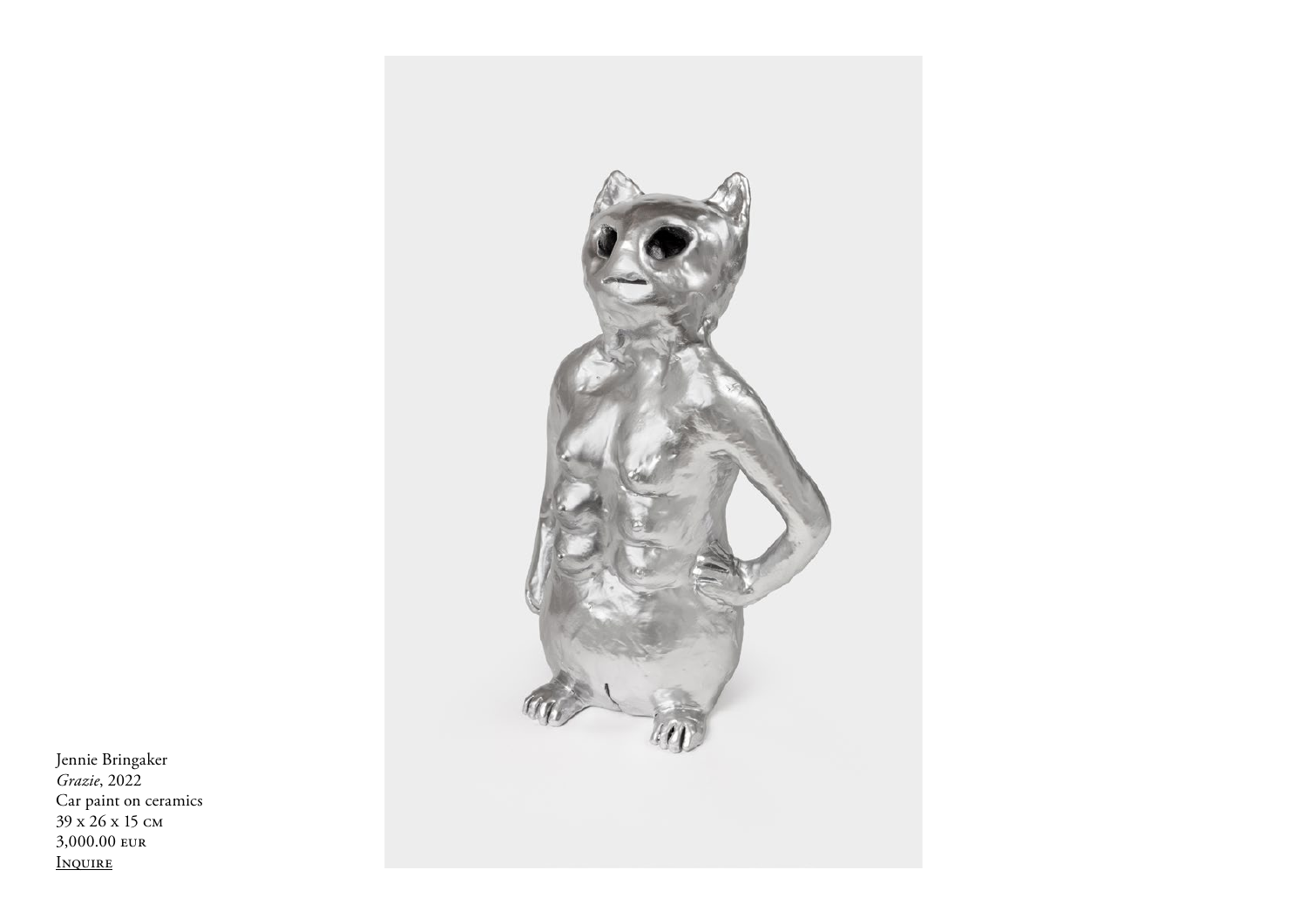

Jennie Bringaker<br>*Solo*, 2022<br>Car paint on ceramics  $16 \times 10 \times 18$  CM 1,200.00 EUR INQUIRE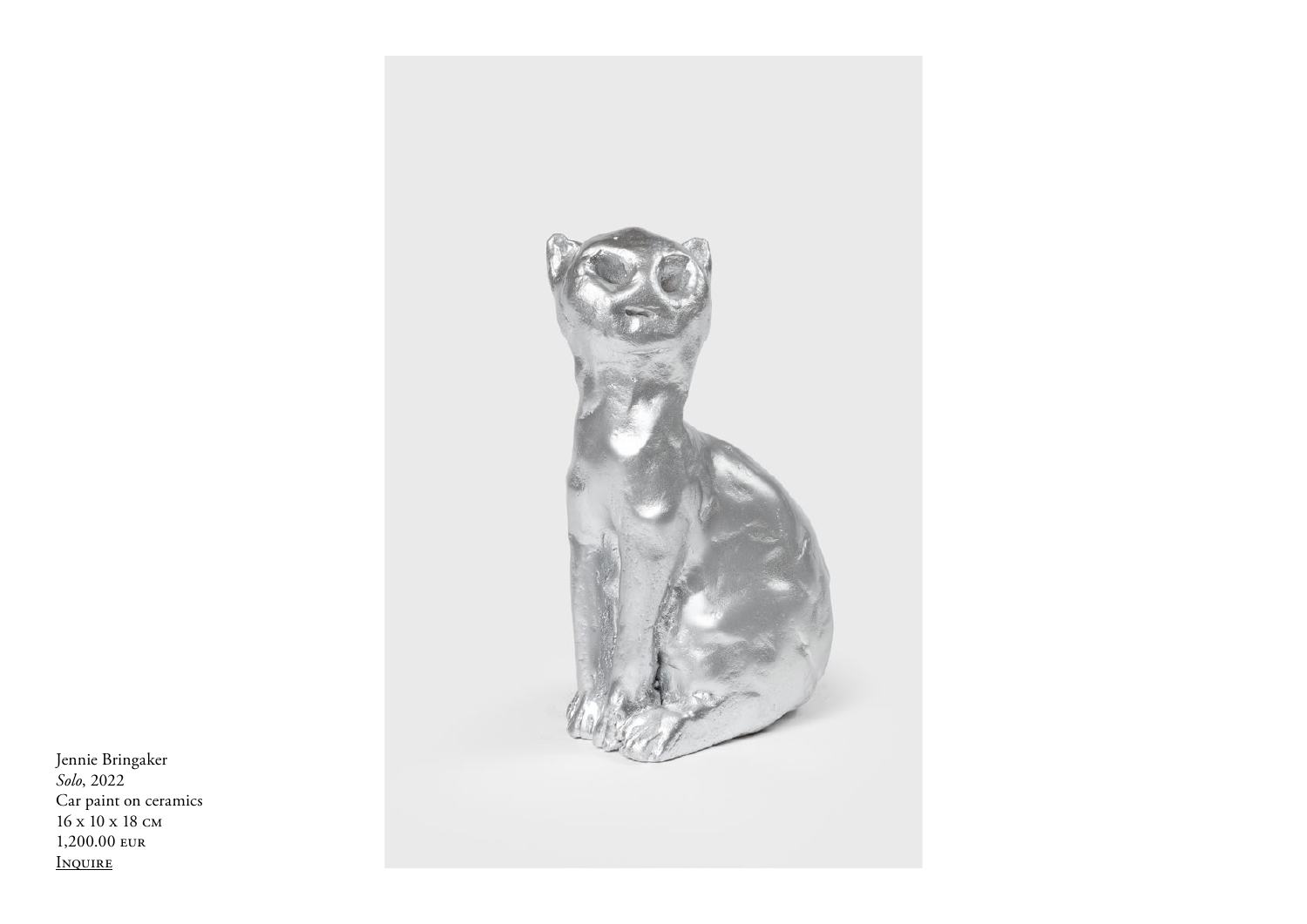

Jennie Bringaker<br>*Kicky*, 2022<br>Car paint on ceramics<br>14 x 16 x 12 cm 1,200.00 eur INQUIRE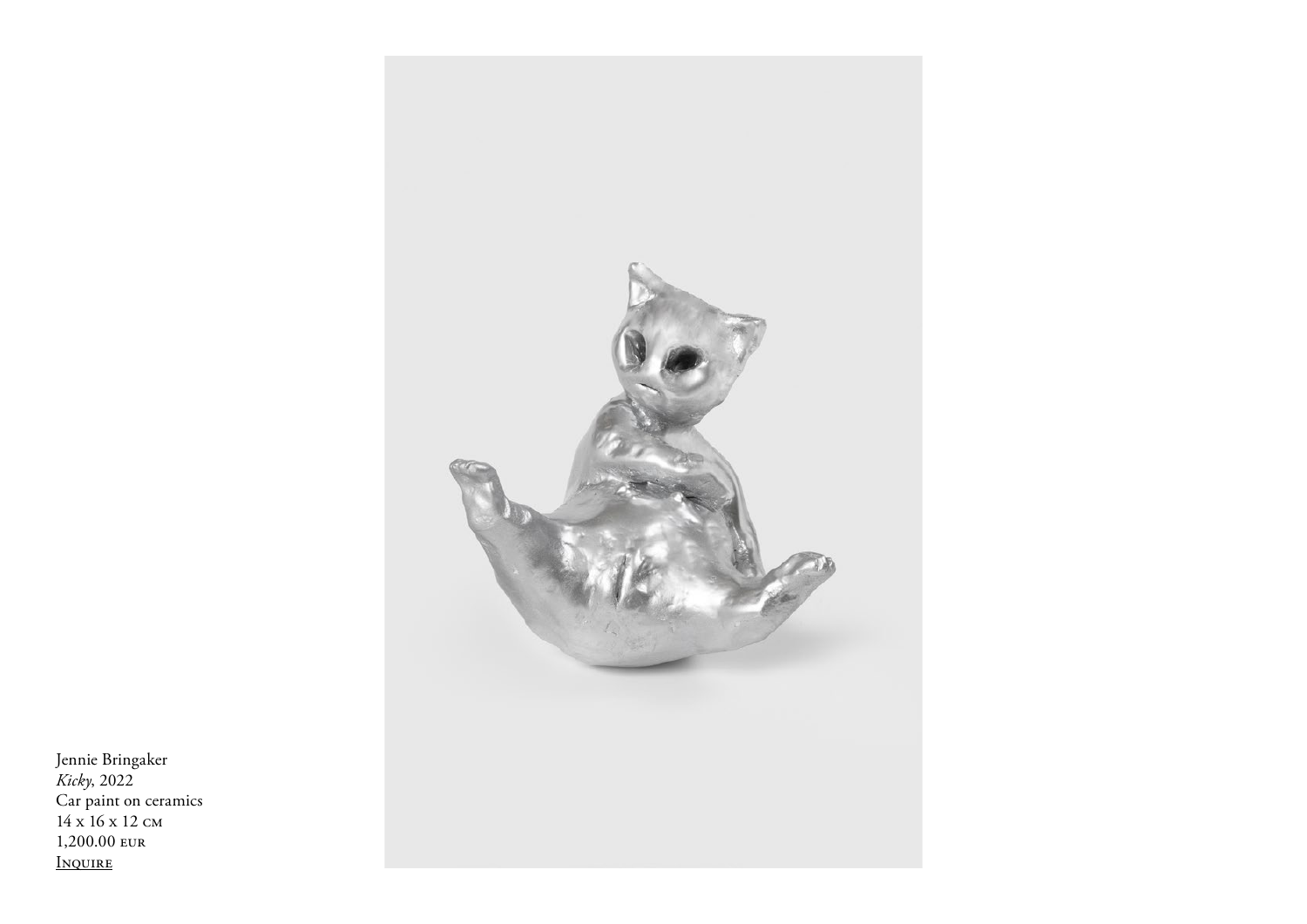

Jennie Bringaker *Kitty*, 2022 Car paint on ceramics 17 x 8 x 10 cm 1,200.00 eur [Inquire](mailto:jenny%40femtensesse.no?subject=Inquiry%20%7C%20Jennie%20Bringaker%2C%20%22Kitty%22)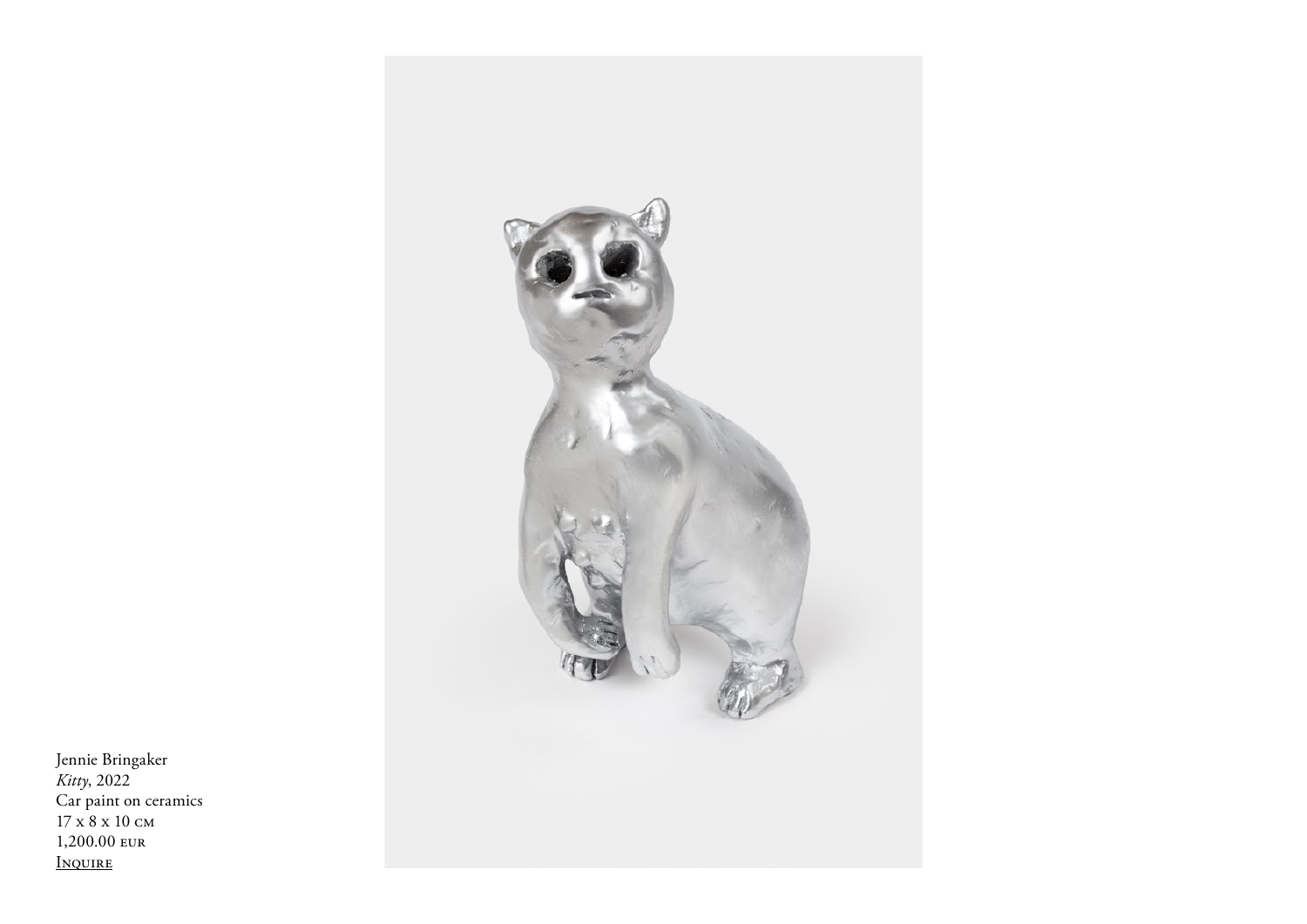

Jennie Bringaker<br>Mau, 2022 Car paint on ceramics<br>1,200.00 EUR INQUIRE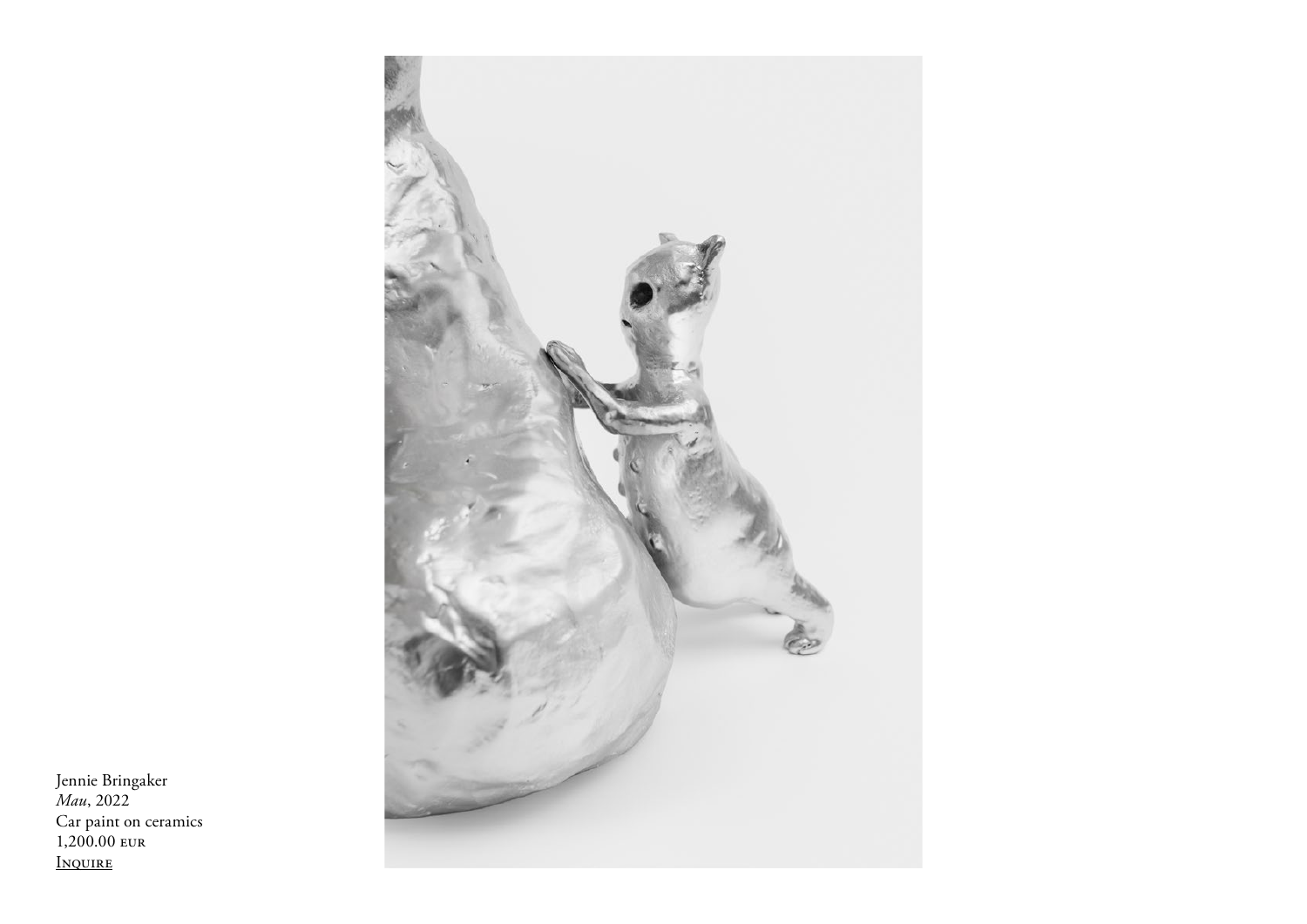

Jennie Bringaker *Some velvet morning*, 2022 Upholstered mattresses and pillows 15,000.00 eur [Inquire](mailto:jenny%40femtensesse.no?subject=Inquiry%20%7C%20Jennie%20Bringaker%2C%20%22Some%20velvet%20morning%22)